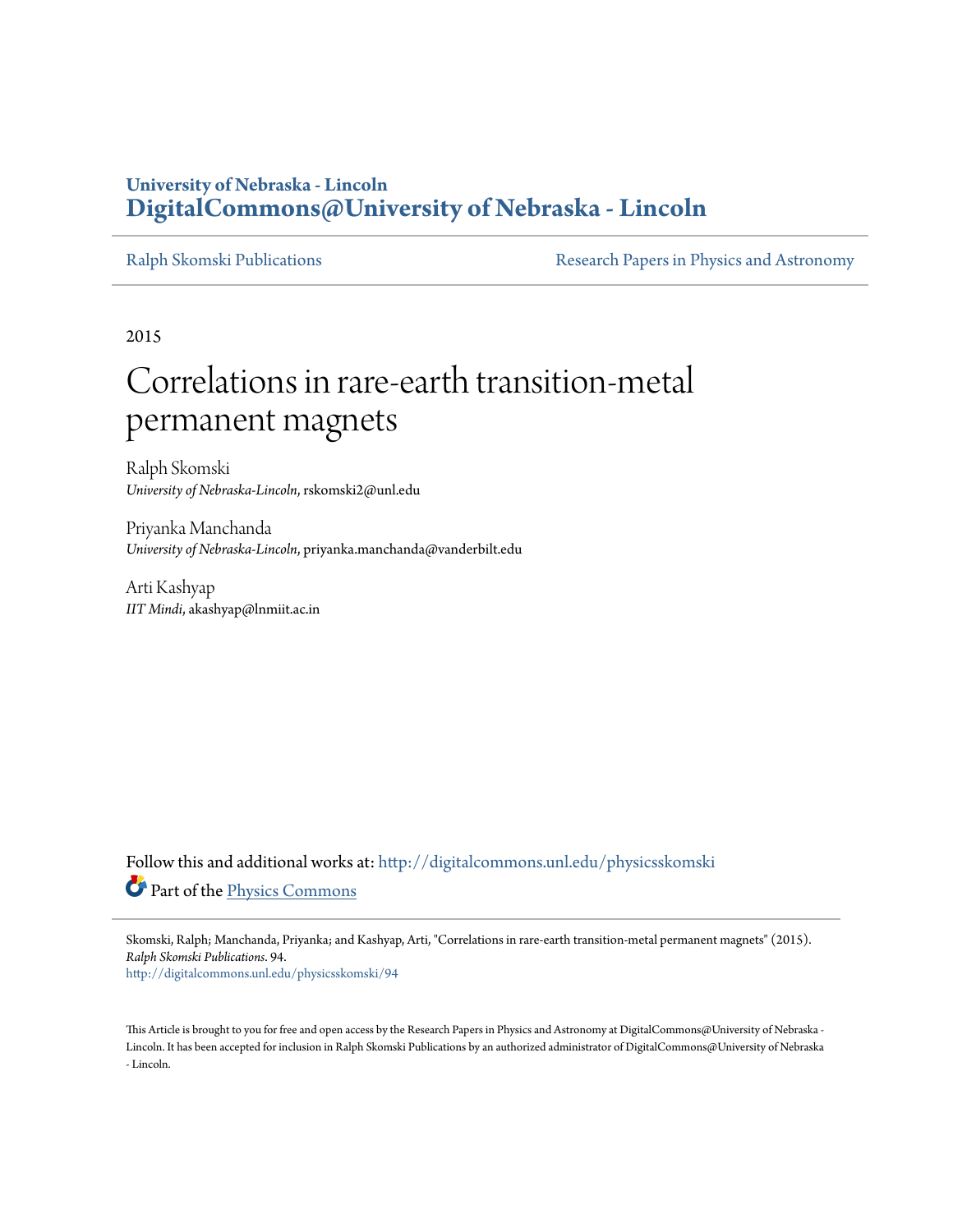

# <span id="page-1-0"></span>[Correlations in rare-earth transition-metal permanent magnets](http://dx.doi.org/10.1063/1.4917003)

R. Skomski,<sup>1,a)</sup> P. Manchanda,<sup>1</sup> and A. Kashyap<sup>2</sup>

<sup>1</sup>Department of Physics and Astronomy and NCMN, University of Nebraska, Lincoln, Nebraska 68508, USA 2 School of Basic Science, IIT Mandi, Mandi, Himachal Pradesh, India

(Presented 6 November 2014; received 22 September 2014; accepted 3 December 2014; published online 8 April 2015)

It is investigated how electron-electron correlations affect the intrinsic properties of rare-earth transition-metal magnets. Focusing on orbital moment and anisotropy, we perform model calculations for 3d-4f alloys and density-functional theory (DFT) calculations for  $NdCo<sub>5</sub>$ . On an independentelectron level, the use of a single Slater determinant with broken spin symmetry introduces Hund's rule correlations, which govern the behavior of rare-earth ions and of alloys described by the local spin density approximation (LSDA) and  $\text{LSDA} + U$  approximations to DFT. By contrast, rareearth ions in intermetallics involve configuration interactions between two or more Slater determinants and lead to phenomena such as spin-charge distribution. Analyzing DFT as a Legendre transformation and using Bethe's crystal-field theory, we show that the corresponding density functionals are very different from familiar LSDA-type expressions and outline the effect of spin-charge separation on the magnetocrystalline anisotropy.  $\odot$  2015 AIP Publishing LLC. [\[http://dx.doi.org/10.1063/1.4917003](http://dx.doi.org/10.1063/1.4917003)]

# I. INTRODUCTION

Surprisingly, little is known about the atomic origin of rare-earth anisotropy, despite the technological importance of rare-earth transition-metal permanents magnets and despite the extended research on these materials. Crystal-field (CF) theory<sup>[1](#page-4-0)</sup> and its close cousin ligand-field theory<sup>[2](#page-4-0)</sup> provide a sound semiquantitative description of rare-earth anisotropy in terms of Hund's rules ionic states,  $3,4$  including hybridiza-tion effects.<sup>[2](#page-4-0)</sup> In a strict sense, CF parameterization is a firstprinciple approach, because the only input is the atomic positions of the atoms. However, in practice, the crystal-field parameters are often determined phenomenologically, $2,4$  and such theories, with choices of parameters and methods, may be called "second-principle" theories.

Correlation effects have been a major obstacle to the development of a first-principle description of rare-earth anisotropy, but similar effects also occur in some 3d systems, such as  $CoO<sup>5</sup>$  $CoO<sup>5</sup>$  $CoO<sup>5</sup>$  Present-day first-principle calculations are largely based on the independent-electron approximation, mapping the  $1/|\mathbf{r} - \mathbf{r}'|$  Coulomb interaction between electrons onto a "mean field". Such calculations amount to the consideration of a single Slater determinant constructed from one-electron wave functions  $\psi_u(\mathbf{r})$ . This includes Hund'srules correlations in rare-earth ions<sup>6</sup> as well as calculations based on the local spin density approximation (LSDA), including approaches such as  $LSDA + U$  and selfinteraction corrections (SIC). These correlations arise by choosing a Slater determinants with broken spin symmetry, $6$  as contrasted to "true" correlations. $<sup>2</sup>$  $<sup>2</sup>$  $<sup>2</sup>$  Such calculations exist for a</sup> variety of rare-earth transition-metal intermetallics, such as  $Sm_2Fe_{17}$  $Sm_2Fe_{17}$  $Sm_2Fe_{17}$ ,  $Sm_2Fe_{17}N_3$ , and  $Sm_2Co_{17}$ ,  $NdCo_5$ ,  $s$ , and  $Pr_2Fe_{14}B.$ <sup>[10](#page-4-0)</sup>

Magnetic-anisotropy calculations require high accuracies, to account for subtle details such as the oscillatory dependence of the magnetic anisotropy as a function of the number of d electrons. $\frac{11,12}{1}$  $\frac{11,12}{1}$  $\frac{11,12}{1}$  This affects not only the choice of computational methods and parameters, such as the number of k-points in independent-electron calculations, but also leads to the question to what extent the anisotropy is affected by correlations going beyond a single Slater determinant.

#### II. SCIENTIFIC BACKGROUND

Correlation effects are caused by the Coulomb interaction  $1/4\pi\varepsilon_o|\mathbf{r} - \mathbf{r}'|$  between pairs of electrons located at **r** and  $r'.$ <sup>[6,13,14](#page-4-0)</sup> Subject to the Pauli principle, integration over r and r' yields a repulsive energy  $(U)$  if an extra electron is added to an orbital. A simple quantum-mechanical mean-field approach is to use a single independent-electron Slater determinant to evaluate the Coulomb interaction. Examples of this approach are Hund's-rules correlations,<sup>[2,6](#page-4-0)</sup> LSDA and LSDA +  $U$ ,<sup>[15](#page-4-0)</sup> and  $SIC<sup>6</sup>$  $SIC<sup>6</sup>$  $SIC<sup>6</sup>$  By contrast, methods such as configuration interactions (CI), dynamical mean-field theory (DMFT), and densitymatrix renormalization group (DMRG) simultaneously involve two or more Slater determinants.<sup>16</sup>

Independent-electron approaches to correlations fairly well reproduce features such as the formation of magnetic moments and local electron counts (configurations), $\delta$  but fail to address more complex phenomena, such as spin-charge separation in Kondo systems and the fractional quantum-Hall effect.  $6,16,17$  As we will show below, the magnetic anisotropy of localized ions is very similar to spin-charge separation.

Figure [1](#page-2-0) illustrates the meaning of spin-charge separation for a magnet where localized (4f) spins are embedded in a gas of itinerant (3d) atoms. The independent-electron magnetism of the 3d electrons is well-described by LSDA,

a)Author to whom correspondence should be addressed. Electronic mail: [rskomski@neb.rr.com.](mailto:rskomski@neb.rr.com)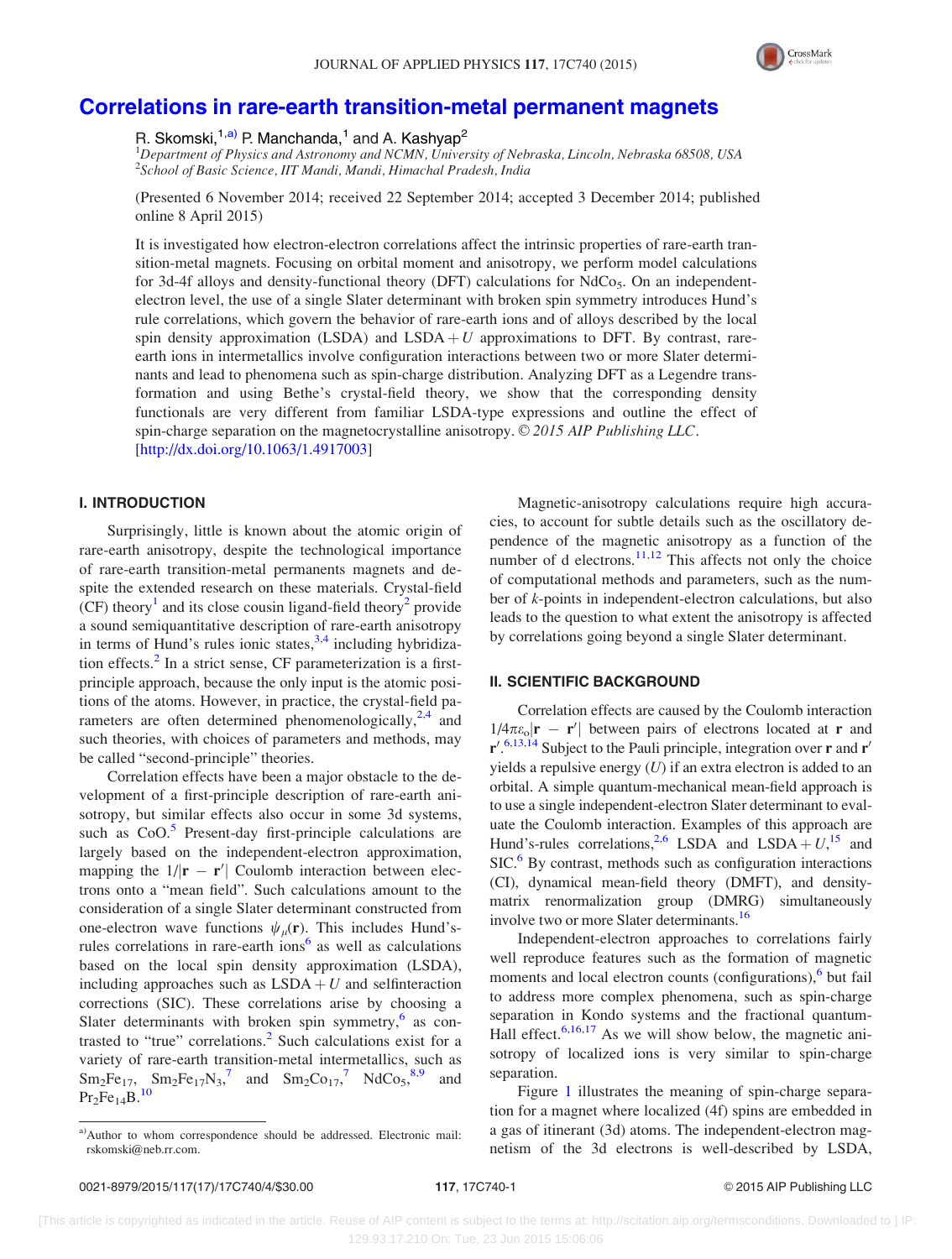<span id="page-2-0"></span>

FIG. 1. Schematic spin-polarized densities of states for a 3d-4f intermetallic. The difference between the solid and dashed lines reflects spin-charge separation.

whereas that of the 4f electrons requires improved potentials such as

$$
V_{\rm i}(\mathbf{r}) = V_{\rm LSDA}(\mathbf{r}) + U\left(\frac{1}{2} - n_{\rm i}\right). \tag{1}
$$

This equation, where  $n$  is the electron density and  $i$  labels the atoms, establishes the LSDA + U approximation.<sup>[18](#page-4-0)</sup> However, strongly correlated (4f) moments are easy to switch by a small magnetic field (dashed line in Fig. 1). For one 3d electron interacting with one 4f electron, the problem can be solved exactly<sup>[4,6,14,19](#page-4-0)</sup> and leads to the conclusion that the switching field is proportional to  $t^2/\varepsilon$ , where t is the 3d-4f hopping integral and  $\varepsilon$  is the orbital energy difference between the two states, the localized states lying lower. In the independent-electron approach, the corresponding expression is proportional to  $t$ .<sup>[6](#page-4-0),[16](#page-4-0)</sup>

It is often assumed that correlations are of secondary importance in the ground state, because density-functional theory (DFT) is exact. However, this strategy requires the knowledge of the exact density functional. The interaction of a spin with an external magnetic field is a one-electron effect easily described by adding a Zeeman term to Eq. (1), meaning that the problem lies in the LSDA  $+ U$  density functional. In fact, the model leading to the above  $t^2/\varepsilon$  splitting corre-In fact, the model leading to the above t  $j\epsilon$  spitting corresponds to a density functional proportional to  $\sqrt{n}\sqrt{1-n}$ ,<sup>[14](#page-4-0)</sup> which is very different from Eq.  $(1)$ , including local-density terms such as  $n^{1/3}$ .

The purpose of DFT is to describe the ground state of electrons in an "external" crystal-field potential  $V(\mathbf{r})$  created by atomic cores. Quantum-mechanically, many-electron systems involve a large number of wave functions  $\psi(\mathbf{r}_1, \mathbf{r}_2,...)$ and one generally needs to consider both  $\psi$  and  $\psi^*$ . The mapping of such complicated systems onto a single real density  $n(r)$ , which creates a "quantum mechanics without quantum mechanics," has the character of a Legendre transformation.<sup>[20](#page-4-0)</sup> This transformation is very similar to the switching between variables  $T$  and  $S$  in the free energy  $F = U - TS$ , which is possible due to the bilinear coupling term TS. In the present case, the energy is

$$
E=E_{\text{o}}(\psi_{\mu},\psi_{\mu}^*...)-\Sigma_{\mu}\int_{\mu}^{\mu}(\mathbf{r})V(\mathbf{r})\psi_{\mu}(\mathbf{r})d\mathbf{r},\qquad(2)
$$

where  $E_0$  contains all interactions except the interaction with the external field and  $\mu$  labels the many-electron quantum states. Since  $\Sigma_{\mu} \psi_{\mu}^*({\bf r}) \psi_{\mu}({\bf r}) = n({\bf r})$ , the coupling term is indeed bilinear and we can write

$$
E(n) = E_o(n) - \int n(\mathbf{r}) V(\mathbf{r}) \, \mathrm{d}\mathbf{r}.
$$
 (3)

From this equation, we obtain the ground-state energy by minimizing  $E$  with respect to  $n(r)$ . The individual wave functions  $\psi_{\mu}, \psi_{\mu}^*$ ,... no longer appear in Eq. (3), but to properly realize the Legendre transformation, it is necessary to treat the full many-electron Hamiltonian. As emphasized by Lieb, $20$  the connection between  $V$  and  $n$  is "extremely complicated and poorly understood." The challenge is not specifically quantum-mechanical but also occurs in classical Legendre transformations, as exemplified by the mechanical two-spring model of Fig. 2. (The exact solution and the corresponding Legendre transformation are given in the Appendix.)

The complex nature of DFT can be seen from Bethe's CF theory, which describes isolated magnetic ions of spin direction  $\sigma$ , located at **R** and subjected to a crystal field  $V(r) = V_{CF}(r)$ . The corresponding density functional is

$$
E(n(\mathbf{r}), \sigma) = -\Lambda \int \delta(n(\mathbf{r}) - n_{4\mathbf{f}}(\sigma, \mathbf{r})) \, d\mathbf{r} - \int n(\mathbf{r}) V(\mathbf{r}) \, d\mathbf{r},\tag{4}
$$

where  $\Lambda \to \infty$  enforces the 4f charge distribution  $n_{4f}(\sigma, r)$ , which is rigidly coupled to the spin by spin-orbit coupling and described by the Stevens coefficients  $\alpha_J$ ,  $\beta_J$ , and  $\gamma_J$ ,  $3.4$  As and described by the stevens coefficients  $\alpha_j$ ,  $\rho_j$ , and  $\gamma_j$ . As<br>the  $\sqrt{n}\sqrt{1-n}$  term above, the functional of Eq. (4) looks very different from the exchange-correlation potential normally assumed in DFT calculations.

## III. LSDA +  $U$  AND ANISOTROPY

It is sometimes assumed that  $LSDA + U$  accounts for strong 4f correlations and localization, including anisotropy. In fact, the 4f electrons do not become localized via Eq. (1) but retain Bloch periodicity, very similar to the decreased electron mobility in the tight-binding (TB) approximation, where the resistivity remains finite rather than undergoing a Mott transition. $2<sup>1</sup>$  Since anisotropy involves spin rotations, spin-charge separation is important.

A good example is the anisotropy of  $NdCo<sub>5</sub>$ , based on both published work $8.9$  and our own calculations. Uncorrected LSDA calculations, for example, using VASP code with a generalized gradient approximation (GGA), as described in Ref. [22](#page-4-0), tend to cause numerical instability, because rare-earth 4f electrons are too far away from freeelectron-inspired DFT, even if one adds gradient corrections. Stable moments are obtained by adding U for the  $Nd^{3+}$ , and varying  $U$  (and  $J$ ) can be used to "fine-tune" the small



FIG. 2. Mechanical density-functional model, illustrating the removal of local degrees of freedom— $x_i$ , or  $\psi_i(\mathbf{r})$  and  $\psi_i^*(\mathbf{r})$ —in DFT-like Legendre transformations.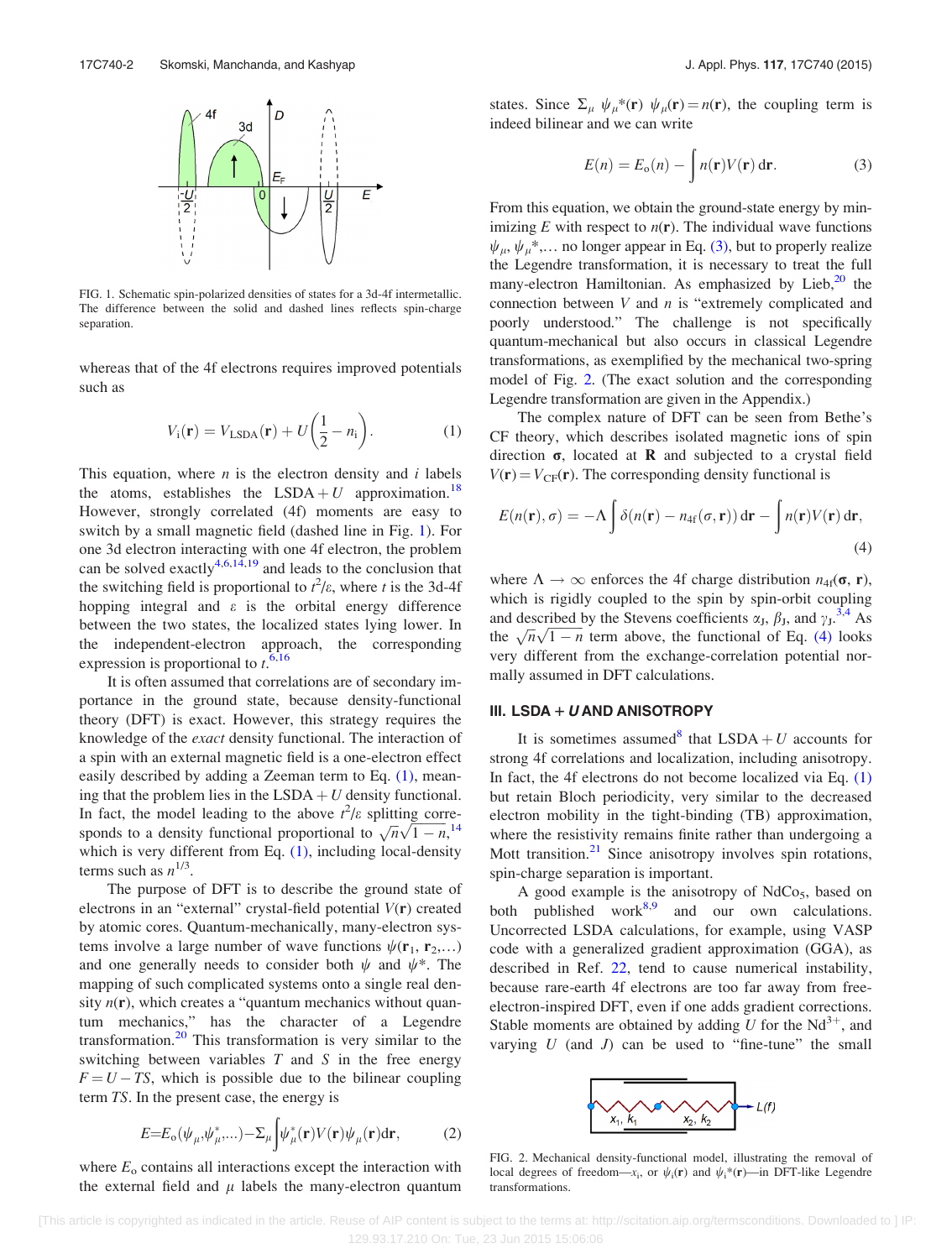anisotropy energy, although these parameters are well-defined quantum-mechanically<sup>[18](#page-4-0)</sup> and should not undergo second-principle adjustments.

A more fundamental problem is that  $LSDA + U$  yields a substantial orbital-moment anisotropy (OMA), which is contradictory to the experimental finding that Hund's rules are well satisfied in rare earths $2,23$  and that the orbital moment shows little or no directional dependence,  $24$  in contrast to itinerant anisotropy.<sup>[25](#page-4-0)</sup> This situation reflects the smallness of the crystal-field interaction (less than 10 meV) compared to the spin-orbit interaction  $(120 \,\text{meV})^{23}$  $(120 \,\text{meV})^{23}$  $(120 \,\text{meV})^{23}$  Taking the LSDA + U parameters  $U = 7.0$  eV and  $J = 0.97$  eV (Ref. [26\)](#page-4-0) and performing the calculation for 504 k-points in the Brillouin zone, we obtain Nd orbital moments of  $-3.65 \mu_{\rm B}$  in the *a-b* plane and  $-4.53 \mu_B$  along the *c*-direction, an OMA of 22%. Similar deviations from Hund's rules are obtained with full-potential (WIEN2k) calculations. $8,9$  $8,9$ 

#### IV. CORRELATIONS AND MAGNETIC ANISOTROPY

In the model considered above, the non-s character of the delocalized (3d) and localized (4f) electrons is not explicitly considered. To address this anisotropy-specific key feature, we consider the model of Figs.  $3(b)-3(d)$  and use a matrix approach<sup>[19,21,27](#page-4-0)</sup> that is physically equivalent to Refs. [6](#page-4-0) and [14.](#page-4-0) We also take into account that the itinerant electrons have wave-function components that match the sym-metry of the localized electrons.<sup>[28](#page-4-0)</sup>

The model system contains a delocalized orbital (D) and two crystal-field variants of a localized d or f state with  $L<sub>z</sub> = 2$  (A, B), as shown in Figs. 3(c) and 3(d). There are altogether 9 product states, but 4 of them have two electrons in the localized orbitals, namely,  $\Psi_{AA}$ ,  $\Psi_{AB}$ ,  $\Psi_{BA}$ , and  $\Psi_{BB}$ . As explained elsewhere,  $6,14,19$  such product states have high correlations energies ( $U \rightarrow \infty$ ) and can be ignored. Let us start with Figs.  $3(c)$  and  $3(d)$ , where the spin is perpendicular to the paper plane. Arranging the remaining 5 states in the vector ( $\Psi_{AD}$ ,  $\Psi_{BD}$ ,  $\Psi_{DA}$ ,  $\Psi_{DB}$ ,  $\Psi_{DD}$ ) yields the matrix Hamiltonian



FIG. 3. Nontrivial correlations and anisotropy: (a) isotropic model, describing, for example, Kondo-like localized impurity states (brown) interacting with conduction electrons (yellow), (b) extension of the model to magnetic anisotropy, (c) and (d) localized orbitals that need to be considered in the simplest approximation.

$$
\mathsf{H} = \begin{pmatrix} A & \mathbf{i}\lambda & 0 & 0 & t \\ -\mathbf{i}\lambda & -A & 0 & 0 & 0 \\ 0 & 0 & A & \mathbf{i}\lambda & t \\ 0 & 0 & -\mathbf{i}\lambda & -A & 0 \\ t & 0 & t & 0 & \varepsilon \end{pmatrix} . \tag{5}
$$

Here,  $\varepsilon$  is the on-site energy of the localized electrons com-pared to that of the delocalized electrons,<sup>[6](#page-4-0)</sup>  $\lambda$  is the spin orbit coupling,  $A$  is the crystal-field interaction, and  $t$  is the hopping integral between  $|A\rangle$  and  $|D\rangle$ . (By symmetry, there is no hopping between  $|B\rangle$  and  $|D\rangle$ .) For  $A \ll \lambda \ll \varepsilon$ , diagonalization of Eq. (5) yields the ground-state energy

$$
E_{\rm c} = -\lambda - A^2/2\lambda - t^2/2\varepsilon, \tag{6}
$$

where the index  $c$  means that the magnetization vector is parallel to the c-axis, or perpendicular to the paper plane in Figs.  $3(c)$  and  $3(d)$ .

The Hamiltonian for the magnetization lying in the basal or  $a-b$  plane, as in Fig. 3(b), is similar to Eq. [\(2\),](#page-2-0) but exhibits the following differences: (i) the hopping integral  $t$  is reduced to  $t' \approx t/2$ , because the lobes of Fig. 3(c) pointing to the left and right no longer contribute to the overlap responsible for hopping, (ii) the two localized orbitals of Figs.  $3(c)$ and  $3(d)$  are partially out of the plane of the delocalized electron, which gives rise to a common gain  $A_0 \approx A/2$  in repulsive crystal-field energy, and (iii) the energy splitting  $\pm A$  is reduced to  $\pm A'$ , where  $A' \approx A/2$ , because the out-of-plane lobes do not contribute to the crystal-field splitting. This yields the in-plane energy

$$
E_{ab} = -A_o - \lambda - A'^2/2\lambda - t'^2/2(\varepsilon + \lambda).
$$
 (7)

The anisotropy energy per atom is  $K = E_{ab} - E_c$ , or explicitly

$$
K = -A_{\rm o} + A_{\rm eff}^2/2\lambda + t_{\rm eff}^2/2(\varepsilon + \lambda),\tag{8}
$$

where  $A_{\text{eff}}^2 = A^2 - A'^2 \approx 3A^2/4$  and  $t_{\text{eff}}^2 = t^2 - t'^2 \approx 3t^2/4$ .

In Eq.  $(8)$ ,  $A_0$  is a Bethe-type crystal-field interaction term,  $A_{\text{eff}}^{2}/2\lambda$  describes the effect of partial quenching, and  $t_{\text{eff}}^{2}/2(\epsilon + \lambda)$  is a correlation contribution reflecting spincharge separation, similar to the well-established  $t^2$ / $\varepsilon$  term in Sec. [II,](#page-1-0) which would be of the order of  $t$  in the independentelectron approximation.

### V. CONCLUSIONS

In summary, we have investigated correlation effects in rare-earth transition-metal intermetallics. On an independentelectron level, Hund's-rule correlations determine the behavior of 4f ions and of alloys described by LSDA and  $LSDA + U$ , the latter being a useful extension of the local-density approach. However, the behavior of rare-earth ions in a transition-metal host goes beyond independent-electron correlations. In particular, the dependence of the energy on the magnetization angle of the rare-earth spins involves spin-charge separation, which is poorly described by the independent electron approach. Our analysis outlines a novel approach towards orbital moment and anisotropy, providing the path towards a

 <sup>[</sup>This article is copyrighted as indicated in the article. Reuse of AIP content is subject to the terms at: http://scitation.aip.org/termsconditions. Downloaded to ] IP: 129.93.17.210 On: Tue, 23 Jun 2015 15:06:06